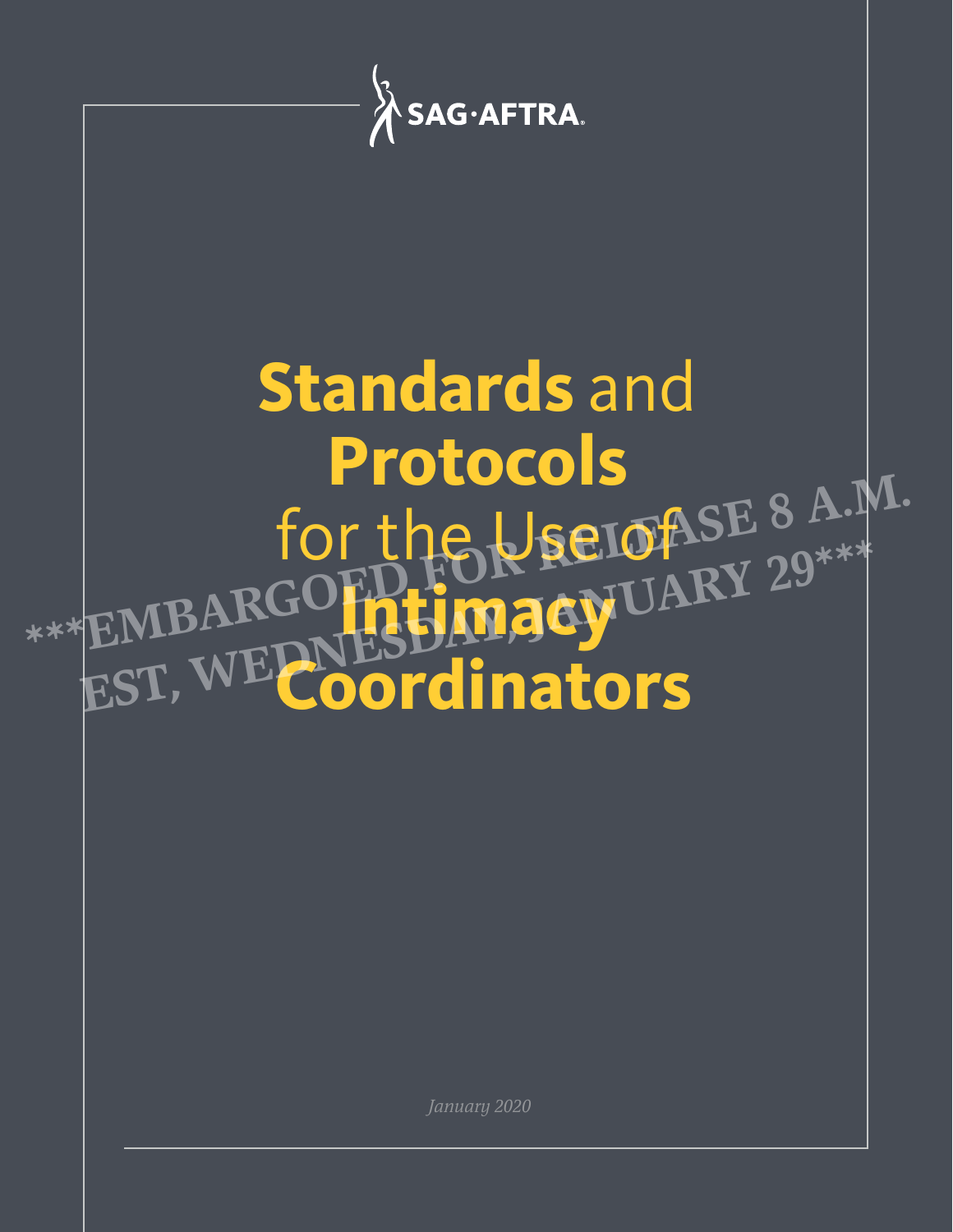# **Intimacy Coordinators**

Nudity and simulated sex often have an important role in the telling of a story, whether in the film, television or interactive world. Although performances in these scenes convey strong feelings and powerful emotions to an audience which can be integral to a storyline, SAG-AFTRA also recognizes the unique vulnerability that arises for performers when performing hyper-exposed work.

SAG-AFTRA believes that implementation of the following standards and protocols for the use of intimacy coordinators will allow productions to run more efficiently, provide a safety net for performers and establish specialized support that empowers both cast and crew.

## **What is an intimacy coordinator?**

An intimacy coordinator is an advocate, a liaison between actors and production, and a movement coach and/or<br>choreographer in regards to nudity and simulated sex and other intimate and hyper-exposed scenes.<br>A DCCORD RDCCOR choreographer in regards to nudity and simulated sex and other intimate and hyper-exposed scenes. what is an intimacy coordinator?<br>
An intimacy coordinator is an advocate, a liaison between actors and production, and a movement coach and/or<br>
choreographer in regards to nudity and simulated sex and other intimate and hy

• Acts as an advocate who serves as a liaison between actors and a production; • Ensures that performers and other production personnel adhere to proper safety protocols; choreographer in regards to nudity and simulated sex and other intimate and hyper-exposed scenes.<br> **EST, What does an intimacy coordinator do?**<br> **Ensures that performers and other production personnel adhere to proper safe** 

- Serves as a resource in realizing a director's vision;
- Assumes the role of a movement choreographer if requested by the director to enhance believability;
- Strives to build an environment in which actors understand what is expected of them in hyper-exposed scenes and to give their **informed and continued consent**.

## **When do you use an intimacy coordinator?**

SAG-AFTRA believes that intimacy coordinators should be hired in scenes involving nudity or simulated sex or upon request for other intimate and hyper-exposed scenes.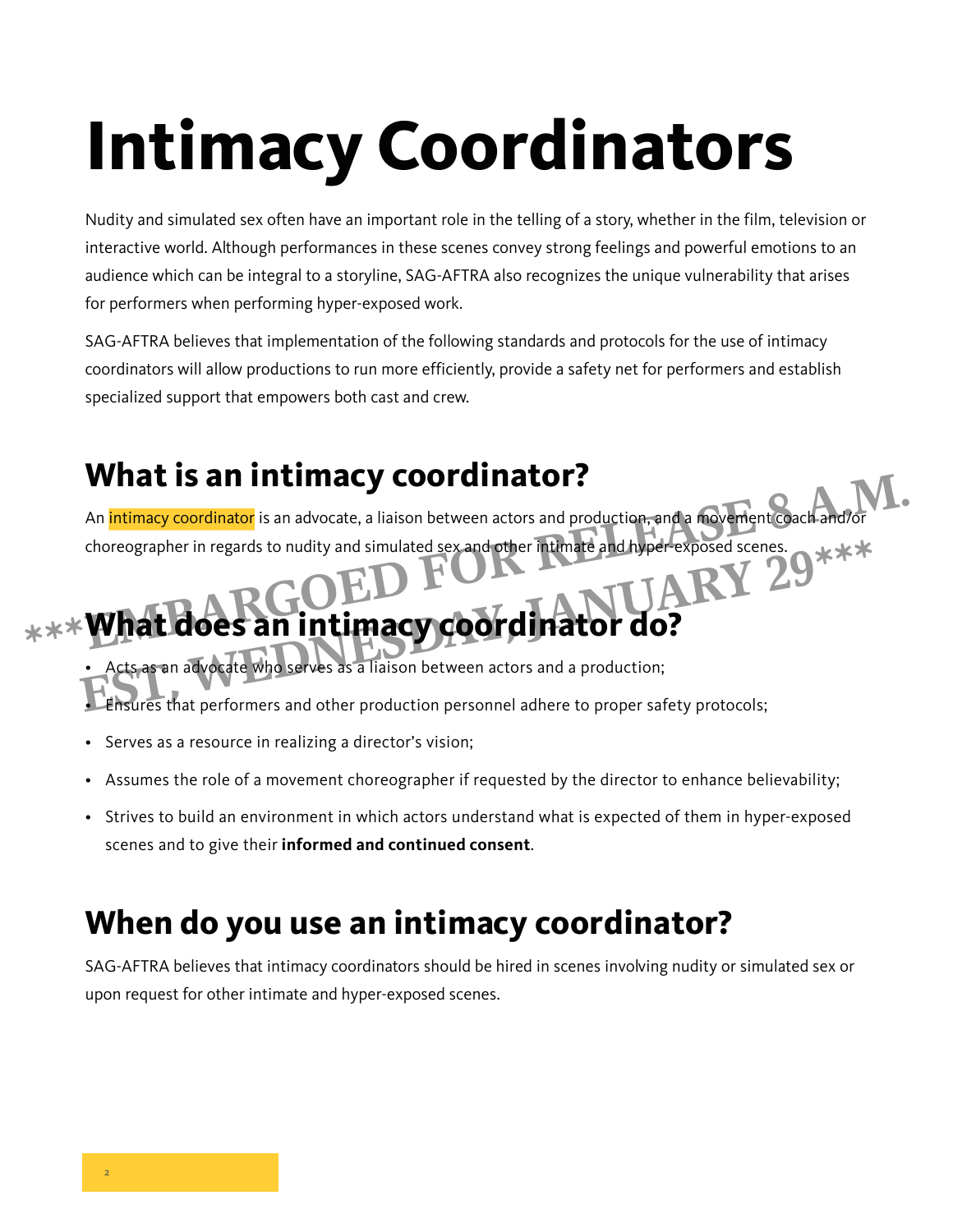### **How does an intimacy coordinator provide value to both performers and production?**

For **performers**, an intimacy coordinator:

• Provides an important safety net for performers working in hyper-exposed scenes that respects the boundaries of actors.

For a **production company**, an intimacy coordinator:

• Ensures the safety of personnel in hyper-exposed scenes, facilitates coordination between production departments to fulfill the director's vision and helps to reduce financial, insurance or market related risks as well as avoid any unnecessary production delays.

## An Overview of the Standards and Protocols for **M.**<br>the Use of Intimacy Coordinators<br>The standards and protocols provide a framework for the use of professional, skilled intimacy coordinators<br>throughout the entire producti **the Use of Intimacy Coordinators**

The standards and protocols provide a framework for the use of professional, skilled intimacy coordinators throughout the entire production process (pre-production, on-set and post-production), and are designed to protect performers and facilitate exchange and collaboration with the least disruption to the production. The standards and protocols provide a framework for the use of professional, skilled intimacy coordinators<br>throughout the entire production process (pre-production, on-set and post-production), and are designed to<br>protect

questions, please contact us at **intimacy@sagaftra.org**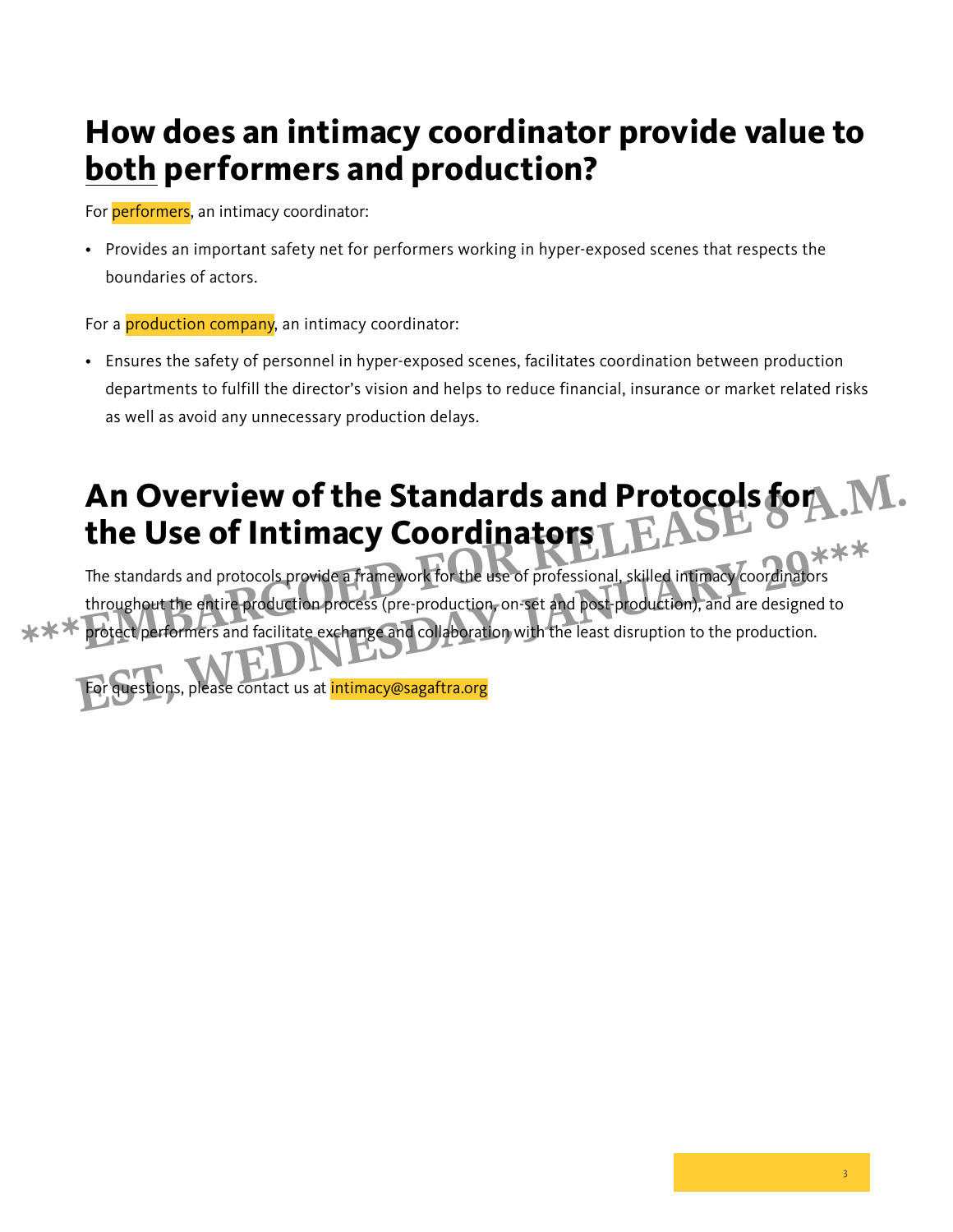## **Recommended Standards and Protocols for the Use of Intimacy Coordinators**

#### **Intimacy Coordinators Serve as Professional Skilled Artists, with Broad Industry Knowledge, Skills and Training**

As industry professionals, intimacy coordinators work closely with production personnel to realize the director's vision while promoting adherence to safety related terms and conditions.

The following are key areas of experience, expertise and training required to execute the responsibilities of the position:



- **• Must have a state and federal background check.**
- **• Shadowing or mentorship experience and an ability to adapt and implement the role's responsibilities, functions and protocols on a variety of sets.**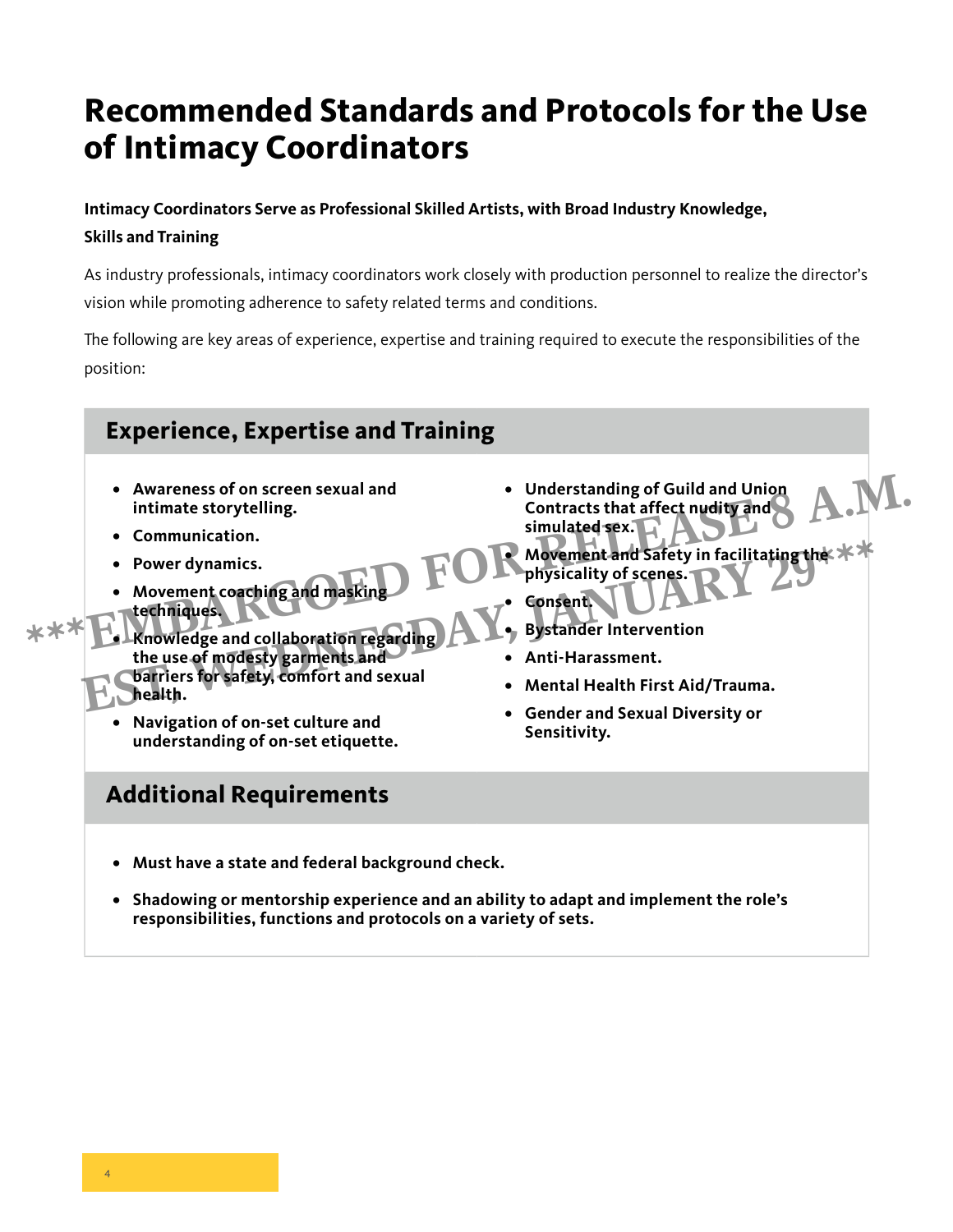## **Protocols for Intimacy Coordinators in the Production Process**

The intimacy coordinator:

### **Pre-Production**

- Meets with the executive producer/writer and director at a minimum, to discuss details of script breakdown and intimate scenes to determine: 1) degree of nudity, 2) specifics of simulated sex (as applicable), and 3) any other pertinent details.
- Ensures clear communication with actors regarding any nudity, simulated sex or hyper-exposed situation.
- Meets one-on-one with performers prior to the rehearsal and filming of an intimate scene and confirms consent for the descriptive language to be used in the nudity or simulated sex rider, and any other consideration for the filming of the scene.
- Ensures continued consent during rehearsal process.
- Facilitates resolution of any discrepancies in agreements or expectations between actors and productions. • Ensures continued consent during rehearsal process.<br>• Facilitates resolution of any discrepancies in agreements or expectations between actors and<br>• productions.<br>• Communicates and as needed collaborates with departments
	- Communicates and as needed collaborates with departments such as assistant directors, costumes, props

and makeup to ensure that the performers are provided with appropriate nudity garments, barriers, and prosthetics to reflect rider details. productions.<br>
Communicates and as needed collaborates with departments such as assistant directors, costumes, props<br> **Example with a property of the performers** are provided with appropriate nudity garments, barriers, and<br>

## **On-Set**

- Reviews nudity riders, scene content, modesty garments and barriers with performers, directors and assistant directors.
- Ensures the proper implementation of closed-set protocols and SAG-AFTRA Guidelines.
- Serves as a resource for directors and assistant directors (as needed) with any specialized movement or choreography to ensure consent and safety while enhancing believability and director vision.
- Ensures continued consent throughout the filming of scene (both consent to what their likeness is seen performing, and how the action is achieved) while minimizing interference in production flow.
- Protects minors, consistent with SAG-AFTRA Guidelines.

### **Post-Production**

- Is available for support post-filming, if performers have questions or concerns.
- May verify that a final cut is consistent with contractual obligations and riders.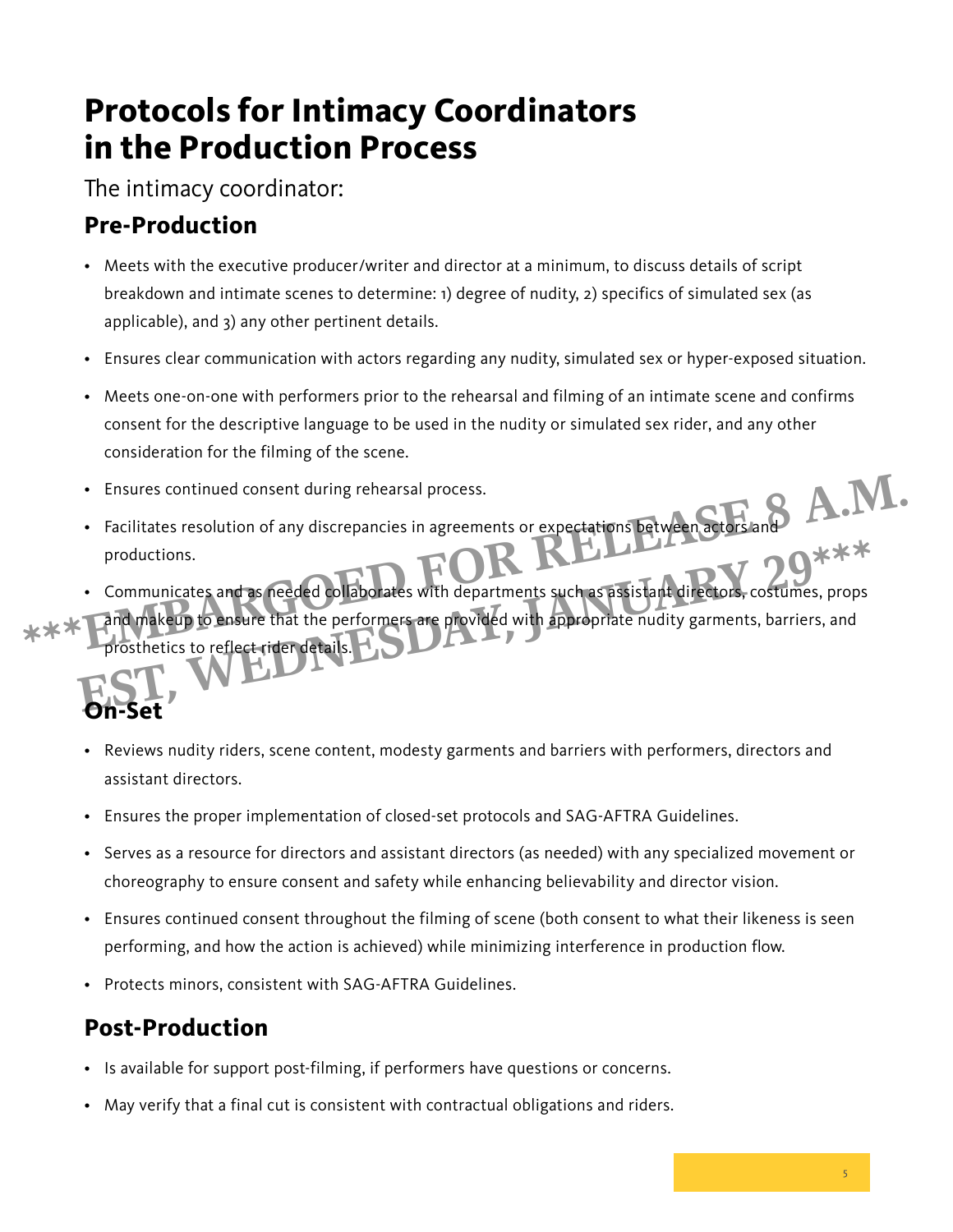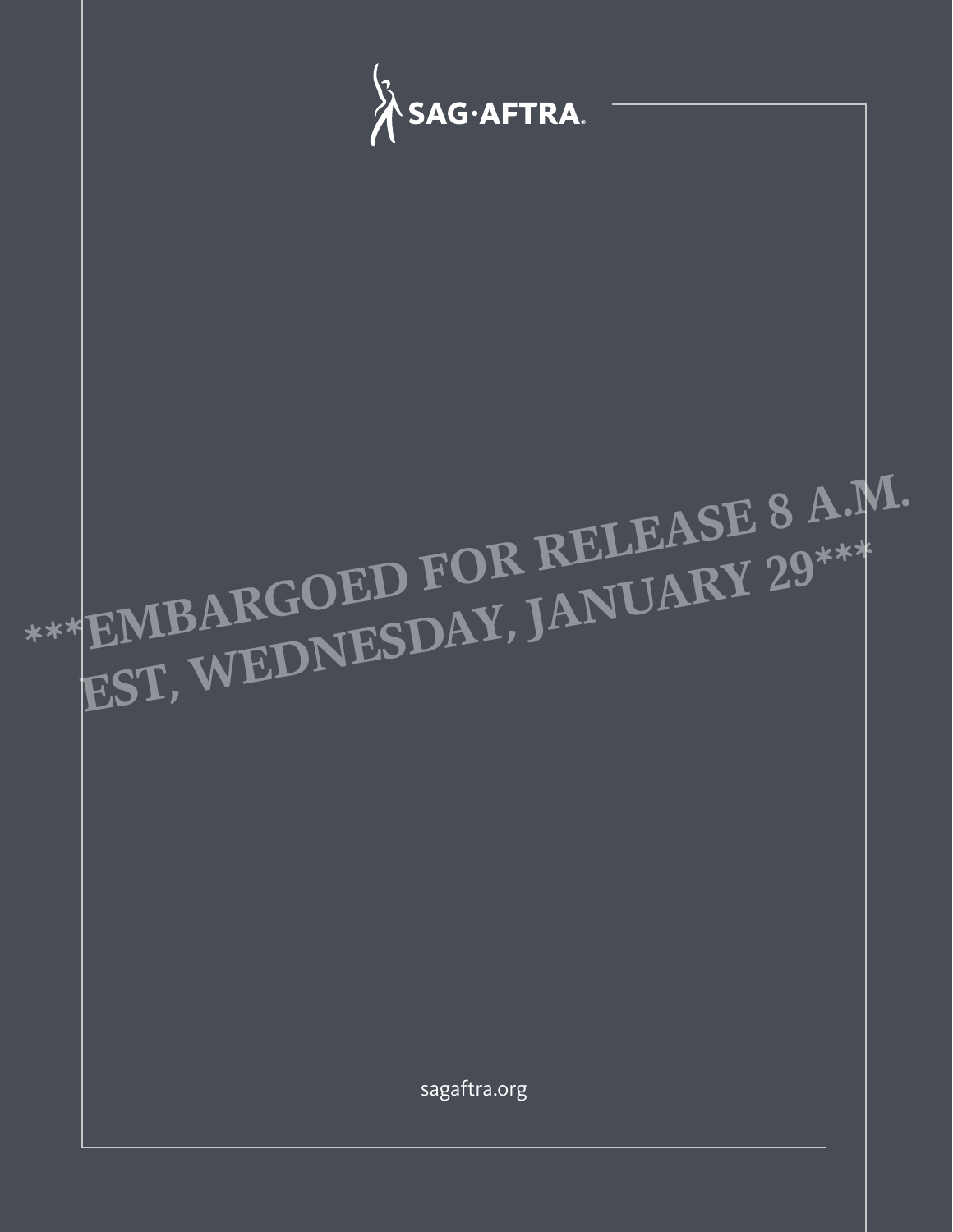



**Gabrielle Carteris** *SAG-AFTRA President*

Gabrielle Carteris was re-elected SAG-AFTRA president on August 29, 2019. She was first elected SAG-AFTRA president on April 9, 2016 and previously served as the elected executive vice president from 2013- 2016. She is the chair of the National TV/Theatrical Contracts Negotiating Committee and leads the President's Task Force on Education, Outreach and Engagement. In August 2016, Carteris was elected as a vice president on the AFL-CIO's executive council, re-elected in 2017 and co-leads a sexual harassment workgroup. She is a founding ambassador of ReFrame, an initiative of Women In Film and Sundance Institute to further gender parity in the media industry. In 2017, Carteris was appointed commissioner to the Industrywide Commission on Sexual Harassment and Advancing Equality in the Workplace. She serves as a trustee of the American Film Institute, and also represents SAG-AFTRA with the International Federation of Actors (FIA).

Carteris became a household name playing Andrea Zuckerman on the Aaron Spelling drama *Beverly Hills, 90210* and recently starred in *BH90210*, a revival of the iconic show. The success of the show allowed Carteris to get involved with many great organizations, including DARE, Noxzema Extraordinary Teen program, MADD, Read to Grow, Best Buddies and the Sky's The Limit Fund. In August 2016, she was honored by the Jewish Labor Committee Western Region with the Elinor Glenn Leadership Award.

As a producer, Carteris created *Lifestories*, a series of specials and *Gabrielle*, a talk show that she hosted. A fierce advocate for inclusion and equity for all, Carteris is a sought-after speaker and panelist on diversity topics and led the union's fight to pass California's "IMDb Law," which helps mitigate rampant age discrimination in entertainment and other industries. In 2016, she testified before the California Senate Judiciary Committee, authored editorials and organized a letter, fax and email campaign to urge Governor Brown to sign AB 1687.

In 2008, Carteris served the Screen Actors Guild as fifth alternate national director, in 2009 as first alternate national director and in 2010 she began a three-year term as a national board member. Her previous American Federation of Television and Radio Artists service includes two consecutive terms on the AFTRA Los Angeles Local Board and the AFTRA National Board, three terms as an AFTRA convention delegate in the actor category and, in 2011, she was elected Los Angeles Local president and national second vice president. She was a part of the G1 (Group for One Union) and helped with developing the plan to merge SAG and AFTRA. She served SAG-AFTRA during the transition year as national vice president, Los Angeles.

She was listed on Variety's Power of Women L.A. Impact Report 2016 and on The Hollywood Reporter's Women in Entertainment Power 100 list in 2016 and 2017, and was included in THR's Women in Entertainment issue in 2018. In 2019 she received a Career Achievement and Legacy Award from Vancouver Film School, and was also a featured speaker and panelist at the Beijing International Film Festival and Film Financing Summit.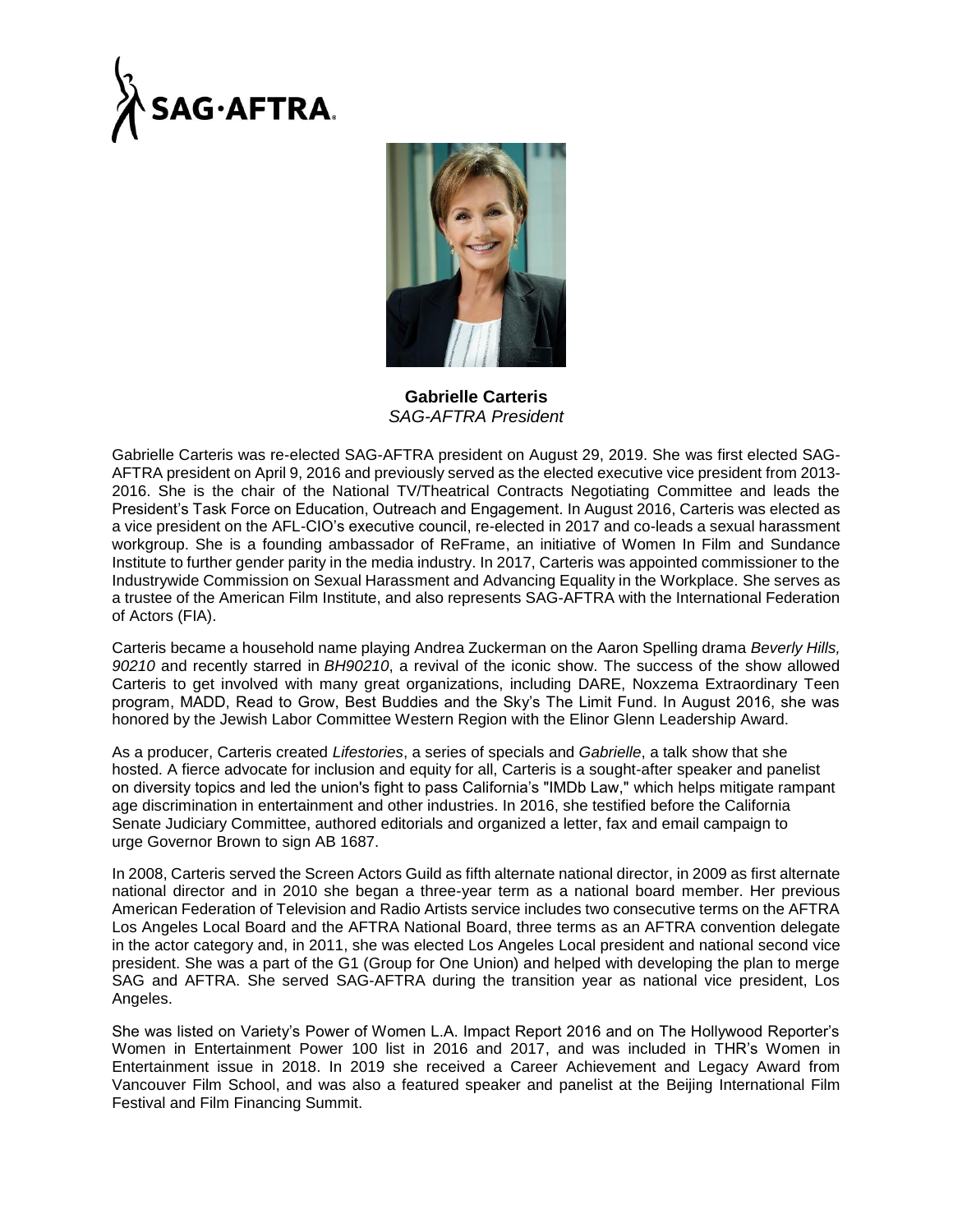



**David P. White** *SAG-AFTRA National Executive Director*

David White is the national executive director and chief negotiator of Screen Actors Guild-American Federation of Television and Radio Artist (SAG-AFTRA). In this role, White serves as chief executive officer and strategist for the world's largest entertainment union with approximately 160,000 members worldwide who work in film, television, broadcast news, commercials, music, video games and emerging media.

Prior to rejoining SAG-AFTRA, where he previously served as general counsel from 2002 to 2006, White was managing principal of Los Angeles-based Entertainment Strategies Group LLC, providing consulting services to the entertainment industry. He was a labor and employment attorney at O'Melveny & Myers LLP before joining the executive ranks of SAG-AFTRA. Prior to law school, White was the executive director of an innovative youth services organization, Youth Opportunities Unlimited.

A Rhodes Scholar, White is a graduate of Grinnell College, Stanford Law School and The Queen's College, Oxford University. He serves as a board member of the Federal Reserve Bank of San Francisco and USC's Center for the Digital Future. He is past board chair and current trustee of the SAG-AFTRA Health Plan, past board chair and current trustee of the SAG-Producers Pension Plan, former chair of the board of trustees of Grinnell College, and former vice chair of the Industry Advancement and Cooperative Fund. He is a trustee of the AFTRA Retirement Fund, a board member of the Motion Picture and Television Fund, the SAG-AFTRA Foundation, and The Actors Fund. White serves as a Commissioner for the *Industry Commission on Eliminating Sexual Harassment and Advancing Equality in the Workplace*, and is a member of both the Academy of Motion Picture Arts and Sciences and the Academy of Television Arts and Sciences.

White has served as a Los Angeles area commissioner for urban planning and development. He has been a contributing writer for the *Los Angeles Lawyer*, has been featured in various publications including the *Los Angeles Magazine*, and has served as a commentator on national and industry publications, and television and radio shows. He has received numerous awards throughout his career, including the John M. Langston Bar Association's Attorney of the Year award (2014), the National Bar Association's Entertainment, Sports & Art Law Section Attorney of the Year (2010), and the Association of Media and Entertainment Counsel's Labor and Personal Representation Counsel of the Year (2009).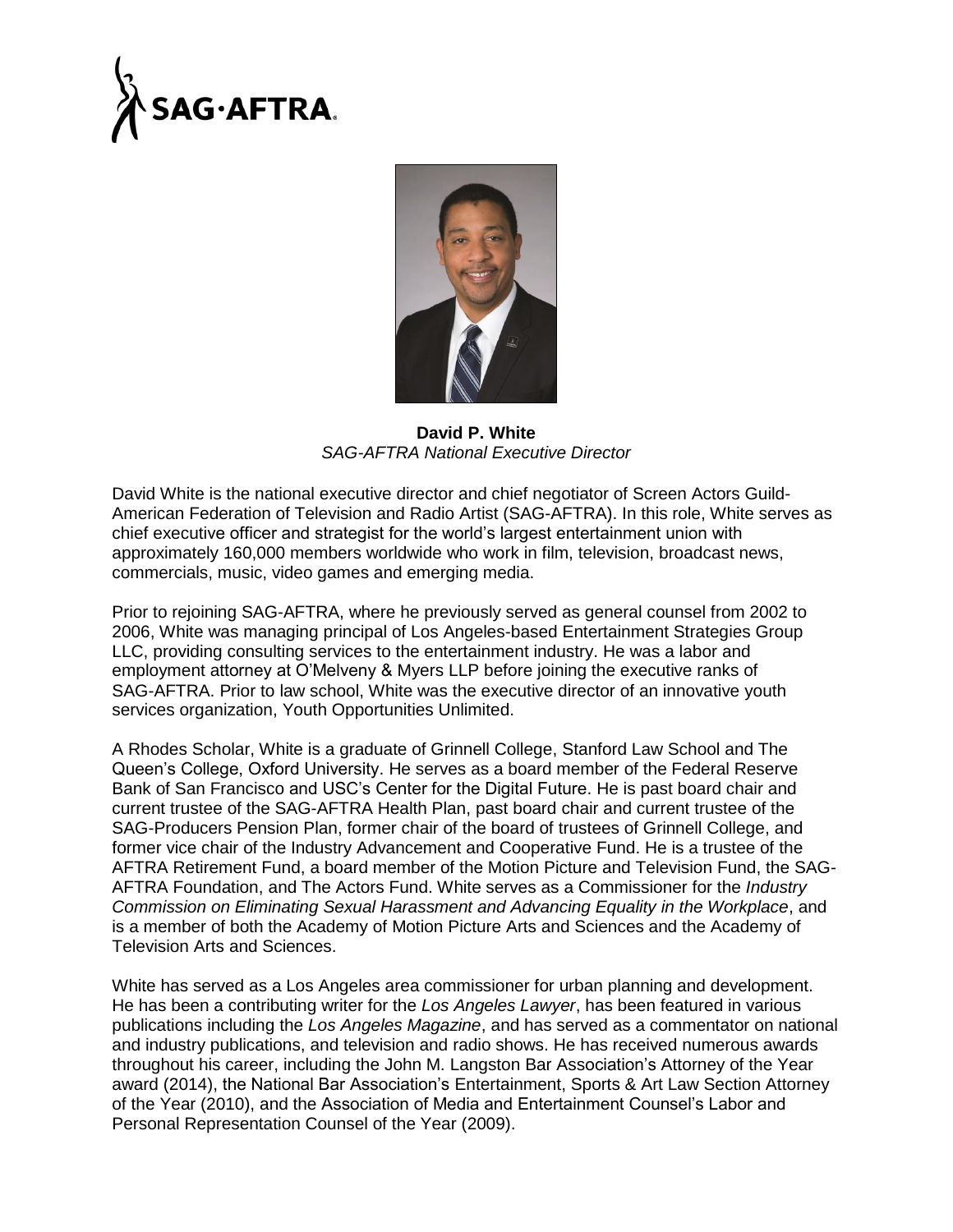

**Amanda Blumenthal Founder, Intimacy Professionals Association**

The first intimacy coordinator in Los Angeles, Amanda Blumenthal is the founder of [Intimacy Professionals](https://www.intimacyprofessionalsassociation.com/)  [Association](https://www.intimacyprofessionalsassociation.com/) (IPA), which trains and certifies intimacy coordinators. Additionally, IPA is the first agency in the world to specialize in representing intimacy professionals, including intimacy coordinators, trans consultants, and gender and sexuality consultants with expertise in subjects such as BDSM, kink, LGBTQIA+ topics (including non-binary and gender non-conforming identities), and other areas. As a leader in the field of intimacy work, IPA is able to connect productions with professionals who are appropriately matched to their project.

Amanda is an experienced intimacy professional and is passionate about creating safe spaces on set in which actors can do their best work. Prior to her career as an intimacy coordinator, she worked as a sex and relationship coach. Amanda completed advanced training in the Somatica method and provided clients with a unique therapeutic experience that combined verbal and somatic processing. She is a trauma-aware and kink-friendly professional and uses this expertise to inform her work as an intimacy coordinator.

Amanda has been actively involved with advocacy work related to sexuality since college, serving in leadership positions in groups such as Advocates for Survivors of Sexual Assault and Sex Positive Los Angeles. As a member of these groups she has led workshops on LGBTQIA+ topics, consent, kink, and many other subjects. She graduated from the University of Southern California School of Gerontology with a degree in Human Development and Aging.

She is also a member of the Time's Up Safety Working Group and a contributor to the Time's Up Guide to Working in Entertainment. Additionally, she consulted on the Producer's Guild of America's recently released Independent Project Safety Initiative. Amanda is a sought-after speaker on the topic of intimacy coordination and has spoken on panels and as a lecturer for organizations including Time's Up, Women in Film, Film Independent, the American Film Market, the Women's Production Society, and the USC Peter Stark Producing Program.

To date, Amanda has coordinated well over two hundred and fifty scenes of intimacy. Some of Amanda's intimacy coordinator credits include *Euphoria* (HBO: Season 1), *The Affair* (Showtime: Season 5), *The L Word: Generation Q* (Showtime: Season 1), *Carnival Row* (Amazon: Season 2), *Sorry For Your Loss* (Facebook Watch: Season 2), *How To Get Away With Murder* (ABC: Season 6), *The Voyeurs* (Amazon Feature Film), and *For All Mankind* (Apple TV+: Season 2).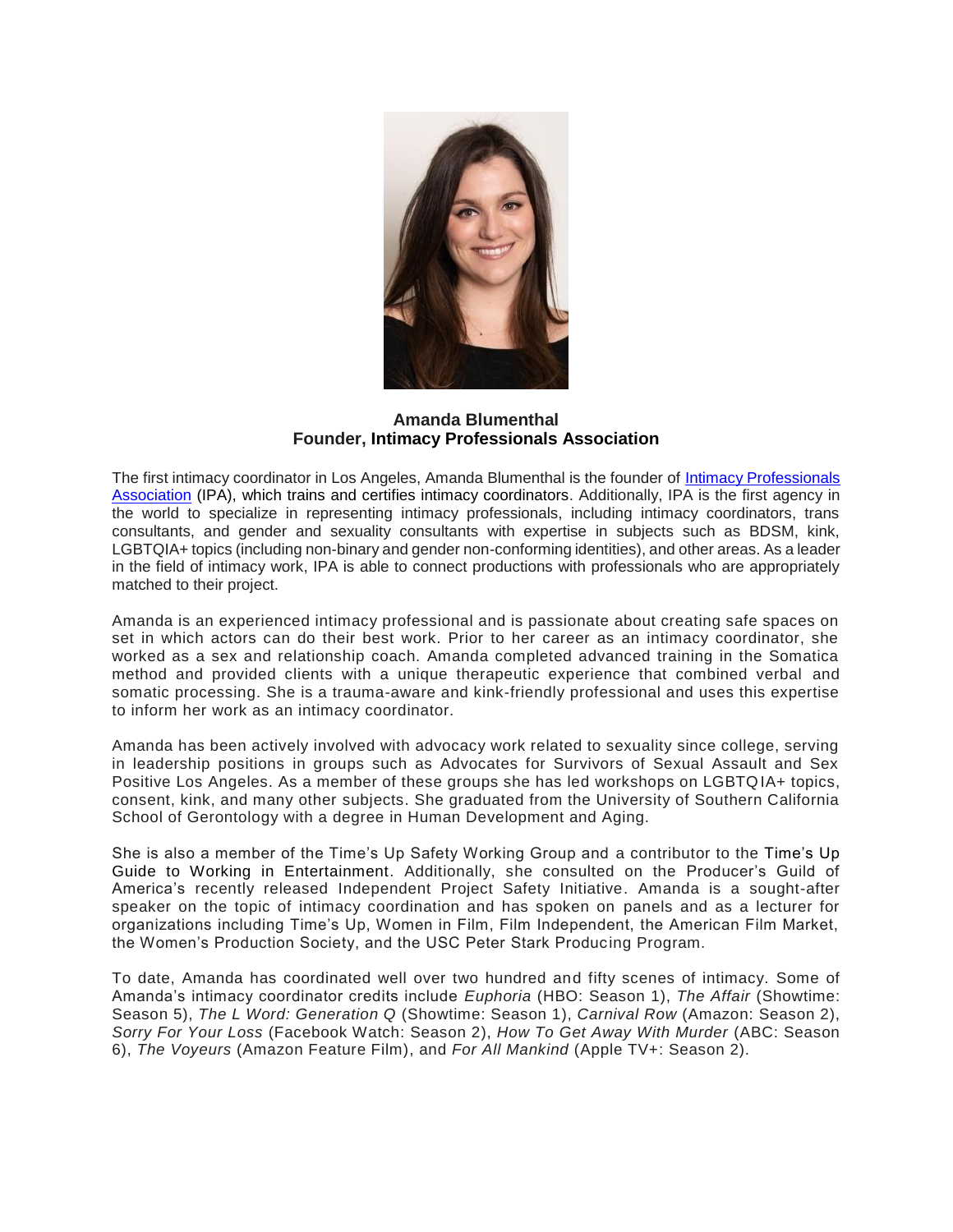

#### **Alicia Rodis** *Associate Director and co-founder of Intimacy Directors International*

Alicia Rodis pioneered the role of intimacy coordinator in the United States. She serves as the intimacy coordinator for HBO studios, consulting on their policies and protocols as well as training and vetting the IC's working on HBO sets. She is a co-founder of Intimacy Directors International (IDI) and is a part of the creative team behind the new company Intimacy Directors and Coordinators (IDC), which specializes in training performers and industry professionals to better approach intimate scenes, as well as trains and certifies intimacy coordinators for film and intimacy directors and choreographers for theatre.

An actor and dancer from a young age, Alicia attended Wright State University for Acting, and in the NY industry, she began specializing in movement, choreography, and staged violence. Her professional experience as an actor, fight choreographer, and stunt performer, eventually led her towards the choreography and coordination of romantic, sexual, and highly suggestive scenes.

Seeing an unfilled need, in 2015 Alicia co-founded the not-for-profit Intimacy Directors International with the progenitor of the phrase 'intimacy choreographer,' Tonia Sina. Together, they created an organization to research and promote the role of intimacy professionals in tv, film, and theater. She and her colleagues worked with directors, choreographers, psychologists, social workers, trauma experts, and other professionals to research and codify a system of addressing the performance of nudity, simulated sex, and intimacy.

After being hired by *The Deuce* on HBO, Alicia worked with long-time producer Nina Noble to craft a better system for intimacy on a major television series. A system that is now becoming the industry standard. Since then, Alicia has been advising best practices regarding the prevention of sexual harassment for theatre and film internationally and training new coordinators to fill the huge demand for safer and more authentic scenes of intimacy in film and TV. Alicia also choreographs at, helps develops intimacy protocols with, and has educated faculty and students for such places as The Juilliard School, New York University, Columbia University, and the Yale School of Drama where she intimacy choreographed the first production of Jeremy O'Harris's "Slave Play".